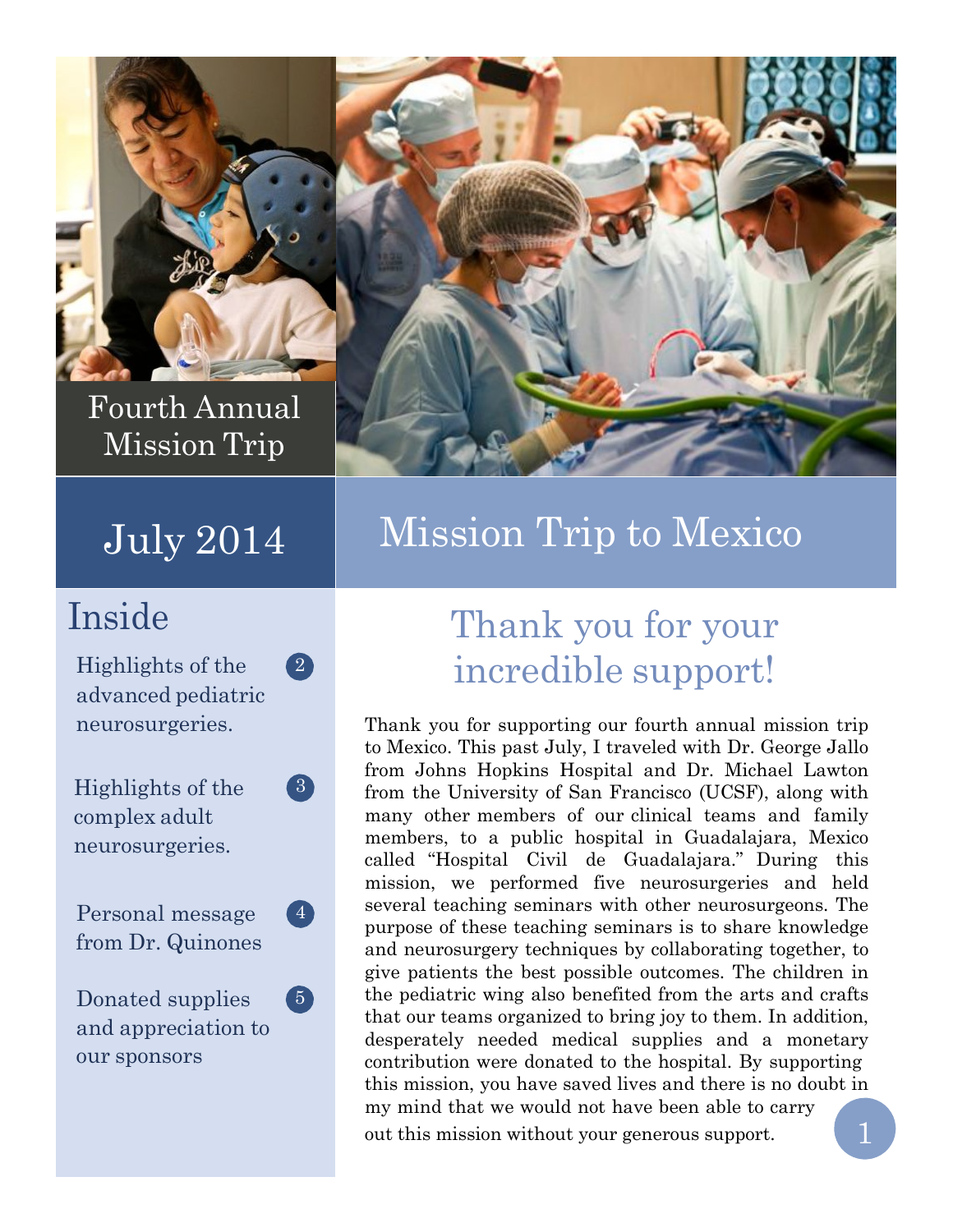

We completed two advanced pediatric neurosurgeries.

One of the pediatric cases was on a 9-year-old child with a history of sudden headaches and loss of consciousness. Studies showed an arteriovenous malformation or AVM. An AVM occurs when there is an abnormal communication due to the tangle of blood vessels in the brain. These blood vessels can rupture and cause irreversible brain damage or death. The child is now successfully recovering with the company of his incredible mother always by his side. The surgery was a success and after four days, this resilient boy remains without neurological deficit.

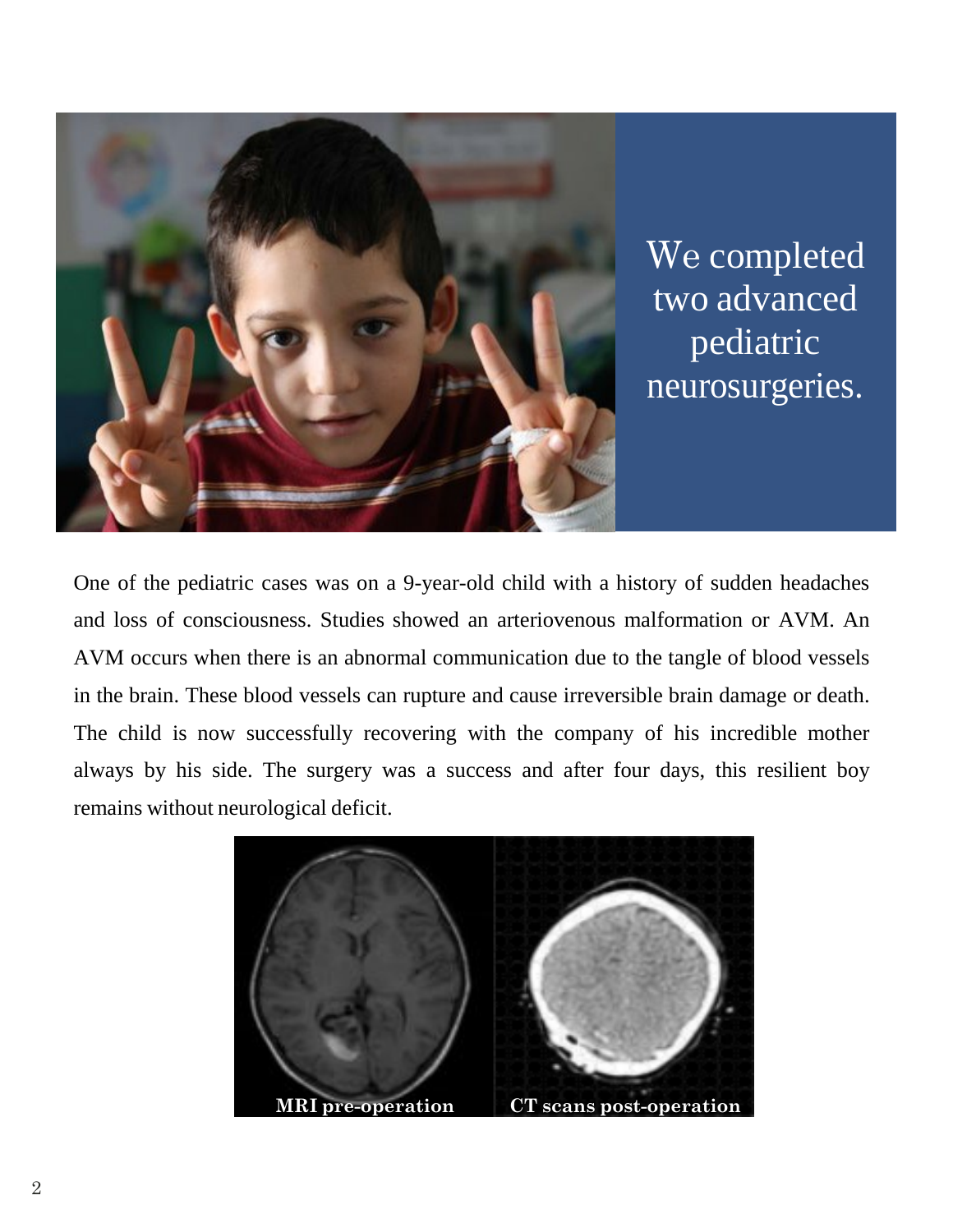The second pediatric surgery was on a 2-year-old boy whose skull had been previously removed due to excessive swelling from an injury. A replacement skull was personally customized for this particular patient and brought all the way from the United States. This surgery was a success and once he is ready and fully recovered, the child is going to be put up for adoption. We hope that a family values the life of this being who became so dear to us.



3D segmentation of original CT data with bone fragments/hardware in red

Pre-operation MRI

Post-operation MRI



#### **Both surgeries were a success and when we visited the patients they were already resting comfortably.**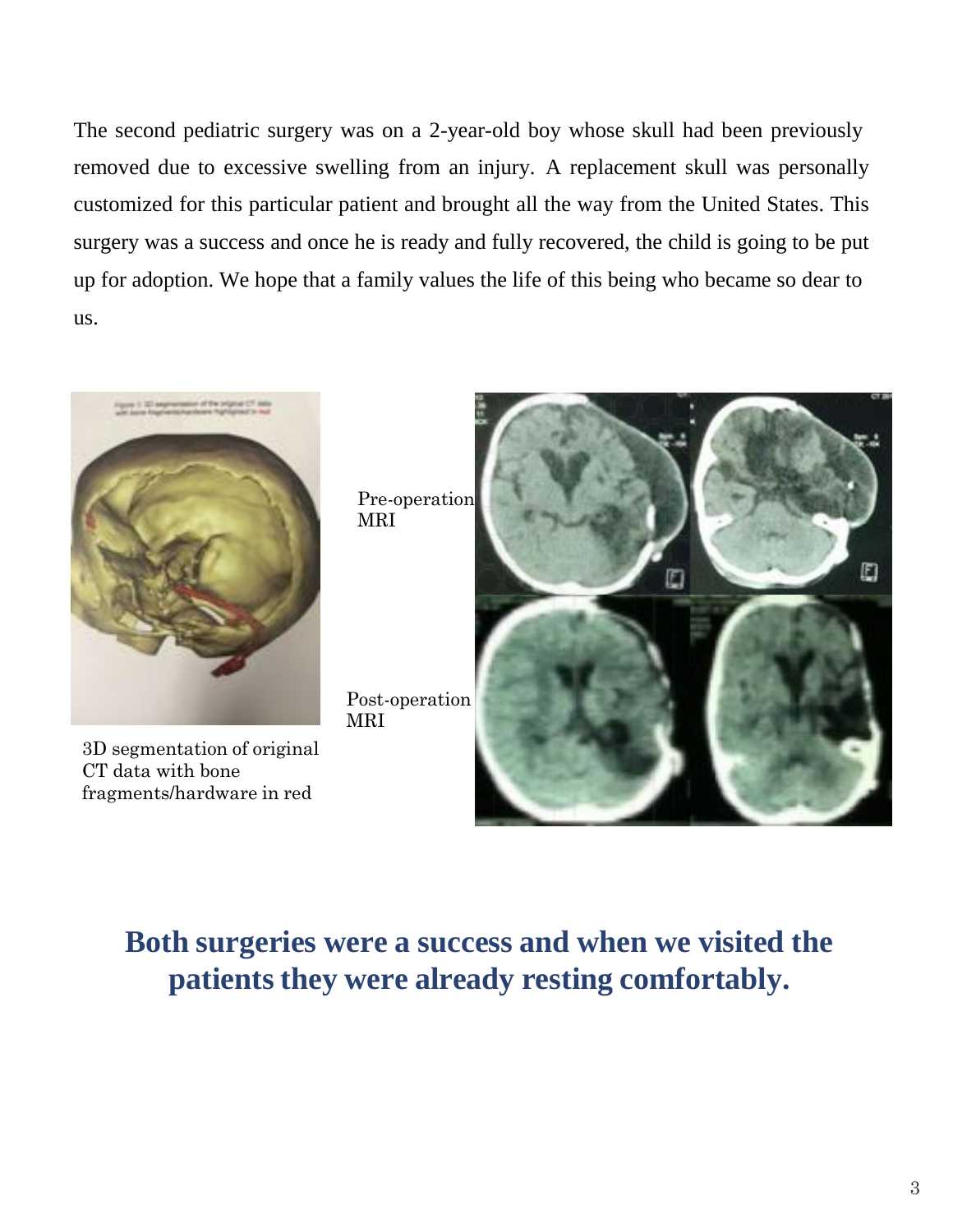

We performed three complex adult neurosurgeries.

- 1. We operated on a 66-year-old patient from an AVM, which is caused due to the abnormal collection of blood vessels with weakened walls. An AVM can cause significant brain damage since the blood vessels can burst and cause bleeding in the brain. The surgery consisted of removing the AVM, which decreased the risk of bleeding.
- 2. The second case was of a 37-year-old patient with a pituitary tumor. This tumor damaged her full vision in one eye. Thus, surgery was needed in order to prevent more symptoms due to the lesion. An excellent resection was performed.



Pre-operation MRIs demonstrating area of lesion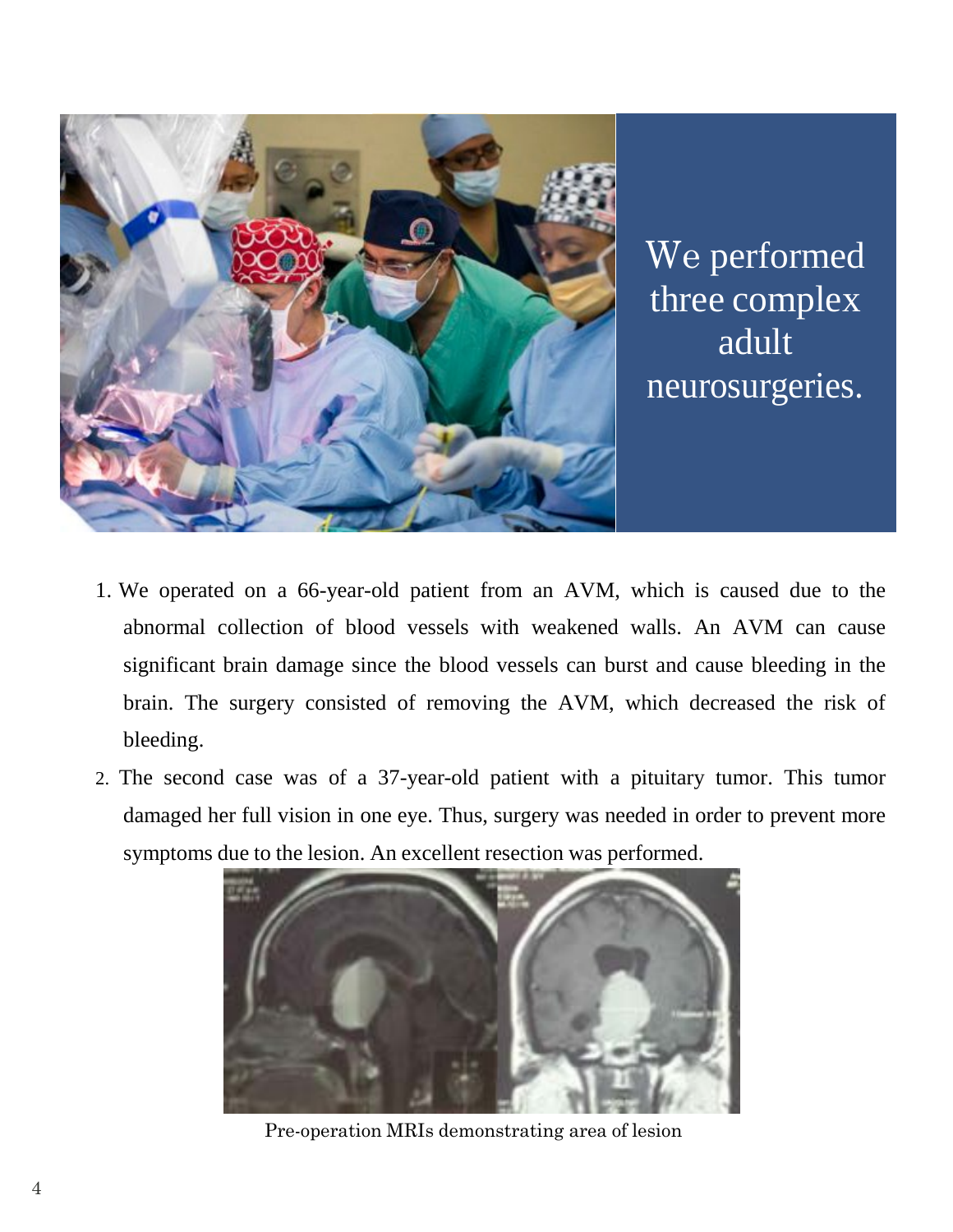3. The third surgical case was of a 39-year-old patient with two metastatic brain tumors from lung cancer. Since the tumors were located in different sides of the head, there were two craniotomies performed. First, the patient was operated on one side to target one of the tumors. Then, the patient was repositioned to perform the other craniotomy. The procedure was very successful.



Pre-operation MRIs demonstrating the left and right side areas of lesions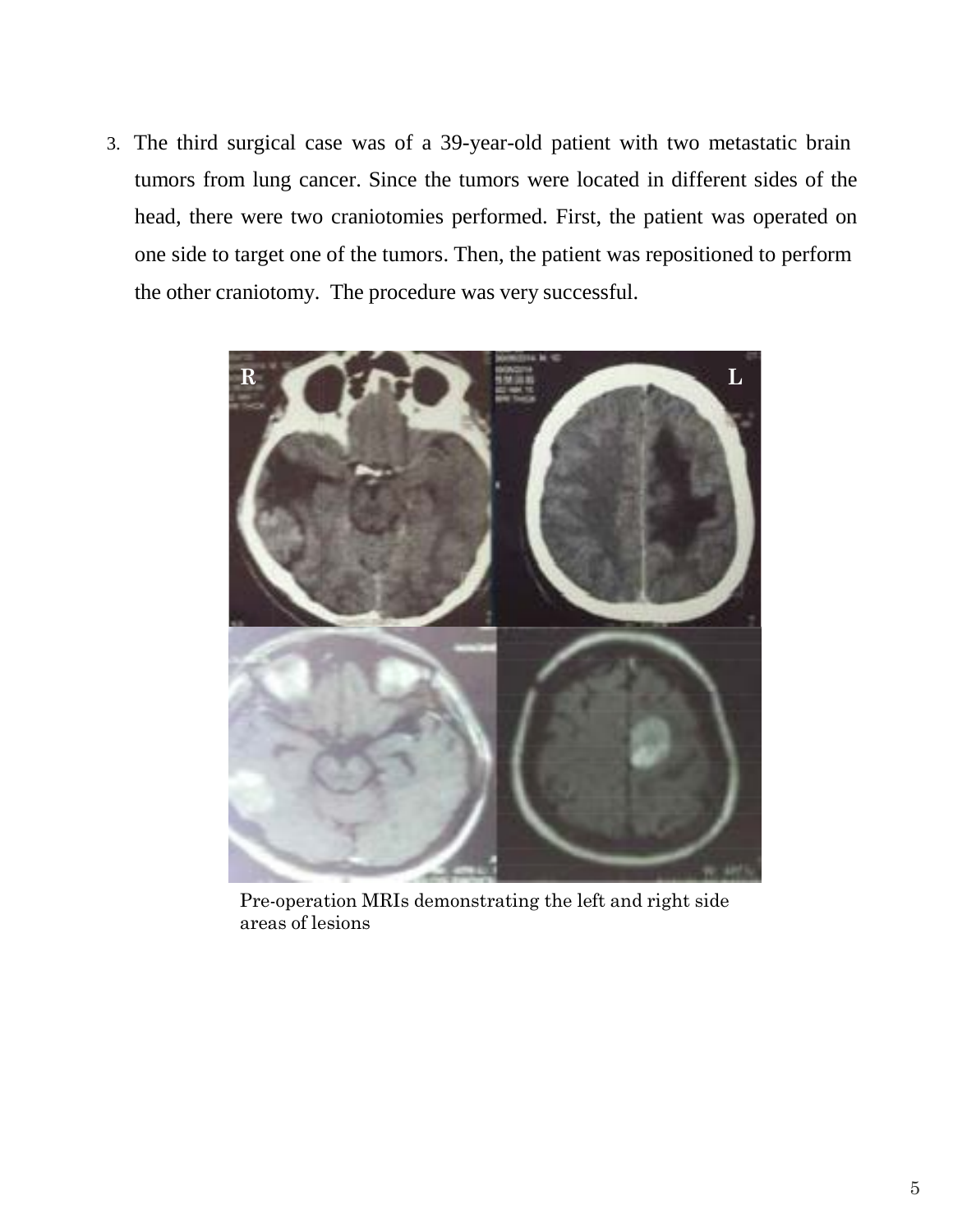### **Personal message from Dr. Quinones**

#### Dear friends,

Your contribution and support has made a tremendous impact on global health. First of all, we were able to give hope and optimism to five patients that had brain surgery. A part of our mission consists of these operations.

However, for us it is also of great importance to build bridges of knowledge between Mexico and the United States. The purpose of these bridges is to share information in which the knowledge acquired will benefit both countries. I have been going to Mexico to do academic missions since 2006 with the purpose of building these bridges of knowledge. One of the amazing things about medicine is that there are no boundaries, which allow us to continue building bridges without limits.

This particular trip is very special to me, as we continue with the same purpose of strengthening these bridges and sharing knowledge with each other. Ever since 2006 and 2011 when we started to do these neurosurgical missions, I am always looking forward to these trips where I can give back to the community, especially those who are in desperate need and less fortunate.

We truly appreciate your generosity in helping us build bridges of knowledge and make connections in order to improve the lives of people throughout the world. Special thanks to the Royal China Round Table for their hard work and dedication to support this mission, and to all their friends and supporters who contributed to the wonderful fundraising event in London. Thank you very much from the bottom of our hearts. Personally, I feel very honored to work with you since your unconditional support is creating a better world. I am looking forward to working again in the future.

With the warmest wishes, Dr. Alfredo Quinones-Hinojosa